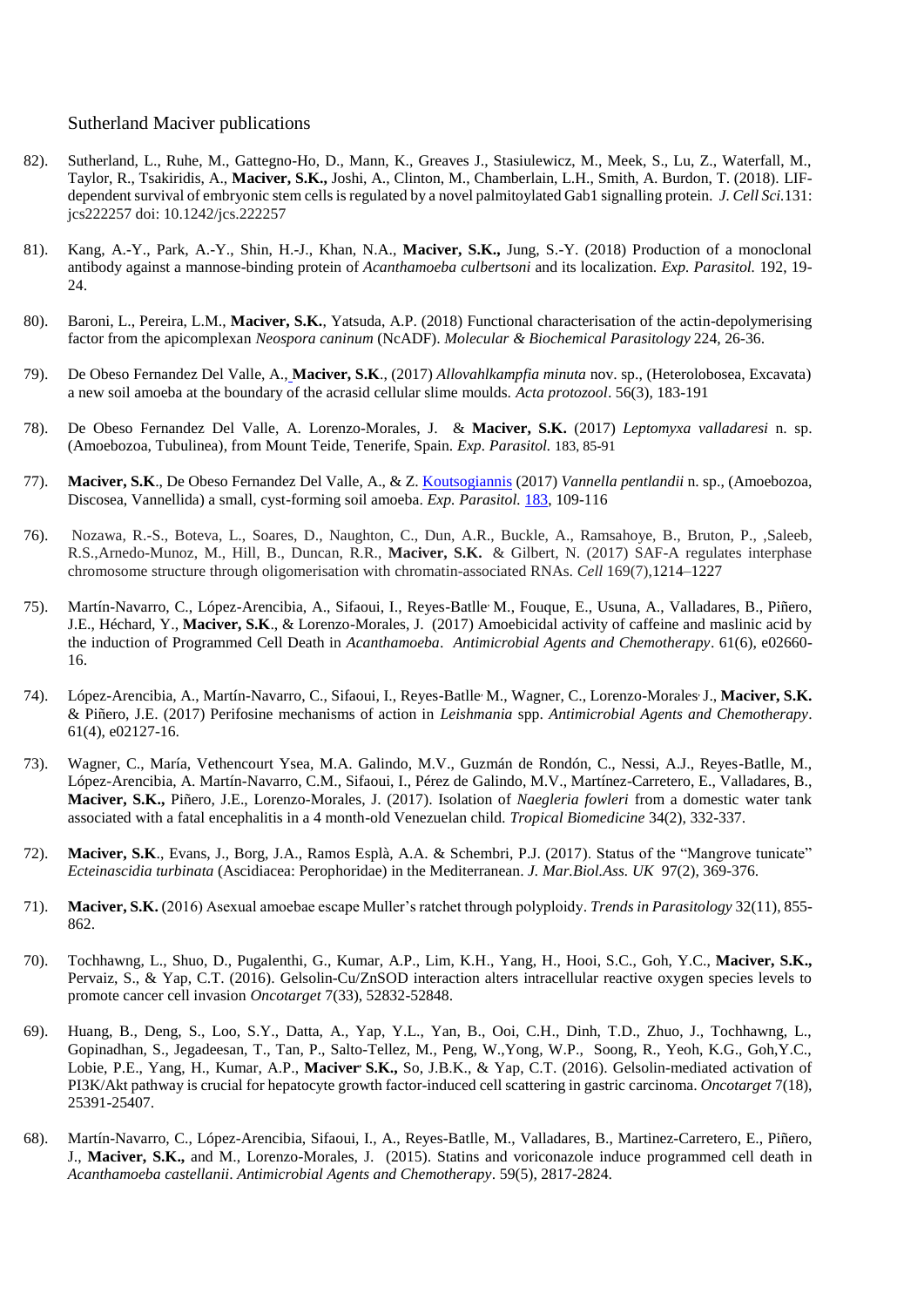- 67). Valladares, M., Reyes-Batlle, M., Mora-Peces, I., Martín-Navarro, C. M., López-Arencibia, A., Martínez-Carretero, E., **Maciver, S. K**., Piñero, J. E., Valladares, B., and Lorenzo-Morales, J. (2014) A multisystemic *Acanthamoeba* infection in a dog in Tenerife, Canary Islands, Spain. *Veterinary Parasitology* 205(3-4), 707-711.
- 66). Martín-Navarro, C., López-Arencibia, Sifaoui, I., A., Reyes-Batlle, Cabello-Vilchez, A.M., **Maciver, S.K** M., Valladares, B., Piñero, J., Lorenzo-Morales, J. (2014). Presto blue and Alamar blue are equally useful as agents to determine the viability of *Acanthamoeba* trophozoites. *Expt. Parasitology* 145, 69-72.
- 65). Cabello-Vílchez, A. M., Reyes-Batlle, M., Montalbán- Sandoval, E., Martín-Navarro, C. M., López-Arencibia, A., Elias-Letts, R., Guerra, H., Gotuzzo, E., Piñero, J. E., **Maciver, S. K**., Martínez-Carretero, E., Valladares, B., and Lorenzo-Morales, J. (2014) The isolation of *Balamuthia mandrillaris* from environmental sources from Peru. *Parasitology Research* 113, 2509-2513.
- 64). Martín-Navarro, C., Lorenzo-Morales, J. López-Arencibia, A., Reyes-Batlle, M., Piñero, J., Valladares, B., & **Maciver, S.K.** (2014) Evaluation of *Acanthamoeba* myosin-IC as a potential therapeutic target. *Antimicrobial Agents and Chemotherapy* 58(4) 2150-2155.
- 63). **Maciver, S.K**., Asif, M., Simmen, M.W. & Lorenzo-Morales, J. (2013). A systematic analysis of *Acanthamoeba* genotype frequency correlated with source and pathogenicity: T4 is confirmed as a pathogen-rich genotype. *Eur.J.Protistol.* 49(2), 217-221.
- 62). Martín-Navarro, C.M., Lorenzo-Morales, J., Machin, R.P., López-Arencibia, García-Castellano, A.M., de Fuentes, I., Loftus, B., **Maciver, S.K.,** Valladares, B. & Piñero J.E. (2013) Inhibition of HMG-CoA reductase and the application of statins as a novel effective therapeutic approach against *Acanthamoeba* infections. *Antimicrobial Agents and Chemotherapy* 57(1) **375-381.**
- 61). Zhuo, J., Tan, E.H.Benedict Yan, B., Tochhawng, L., Jayapal, M., Koh, S., Tay, H.K., **Maciver, S.K.,** Hooi, S.C., Salto-Tellez, M., Kumar, A.P., Goh, Y.C., Lim, Y.C. & Yap, C.T (2012) Gelsolin induces colorectal tumor cell invasion via modulation of the urokinase-type plasminogen activator cascade. PloS ONE 7(8): e43594. doi:10.1371/journal.pone.0043594
- 60). Prescott, T., Kiapranis, R. & **Maciver, S.K.** (2012) In-the-field antibacterial testing of medicinal plants from the Bulu and Kaulong people groups of New Britain. *Journal of Ethnopharmacology* 139(2) 497-503.
- 59). Lorenzo-Morales, J., Morcillo-Laiz,R., Carrmen M.-N., López-Vélez, R., López-Arencibia, A., Arnalich-Montiel, A.F., **Maciver, S.K.,** Basilio Valladares, B. & Martínez-Carretero, E. (2011) *Acanthamoeba* infection due to T11 genotype as a cause of severe keratitis in a soft contact lens wearer in Spain. *Contact Lens & Anterior Eye.* 34(2) 83-86.
- 58). **Maciver, S.K.** (2010) Problem seaweeds of Scotland. *Botanical Society of Scotland News* 95 (September).
- 57). Lorenzo-Morales, J., Marciano-Cabral, F., Lindo, J.F., Visvesvara, G.S., **Maciver, S.K.** (2010) Pathogenicity of amoeba. *Experimental Parasitology*. 126, 2–3.
- 56). Ferjani, I., Fattoum, A., Bettache, N., Seantier, B., Milhiet, P.E., Manai, M., Yves Benyamin, Roustan, C., & **Maciver, S.K.** (2010). The gelsolin:calponin complex nucleates actin filaments with distinct morphologies. *Biochemical and Biophysical Research Communications.* 392, 118-123.
- 55). Ferjani,.I., Fattoum, A., Manai, M., Benyamin, Y., Roustan, C., **Maciver , S.K.** (2010) Two distinct regions of calponin share common binding sites on actin resulting in different modes of calponin : actin interaction. *Biochimica et Biophysica Acta - Proteins and Proteomics* 1804, 1760-1767
- 54). Lorenzo-Morales, J., Martín-Navarro, C.M., López-Arencibia, A., **Maciver, S.K**., Valladares, B., Martínez-Carretero, E. (2010) The therapeutic potential of a combination of two gene-specific siRNAs against clinical strains of *Acanthamoeba* and its relevance to neglected tropical diseases. *Antimicrobial Agents & Chemotherapy* 54(12), 5151-5155.
- 53). Prescott, T., Bramham, J., Zompro, O. **Maciver, S.K**. (2010) Actinidine and glucose from the defensive secretion of the stick insect *Megacrania nigrosulfurea*. *Biochemical Systematics and Ecology* 37, 759-760.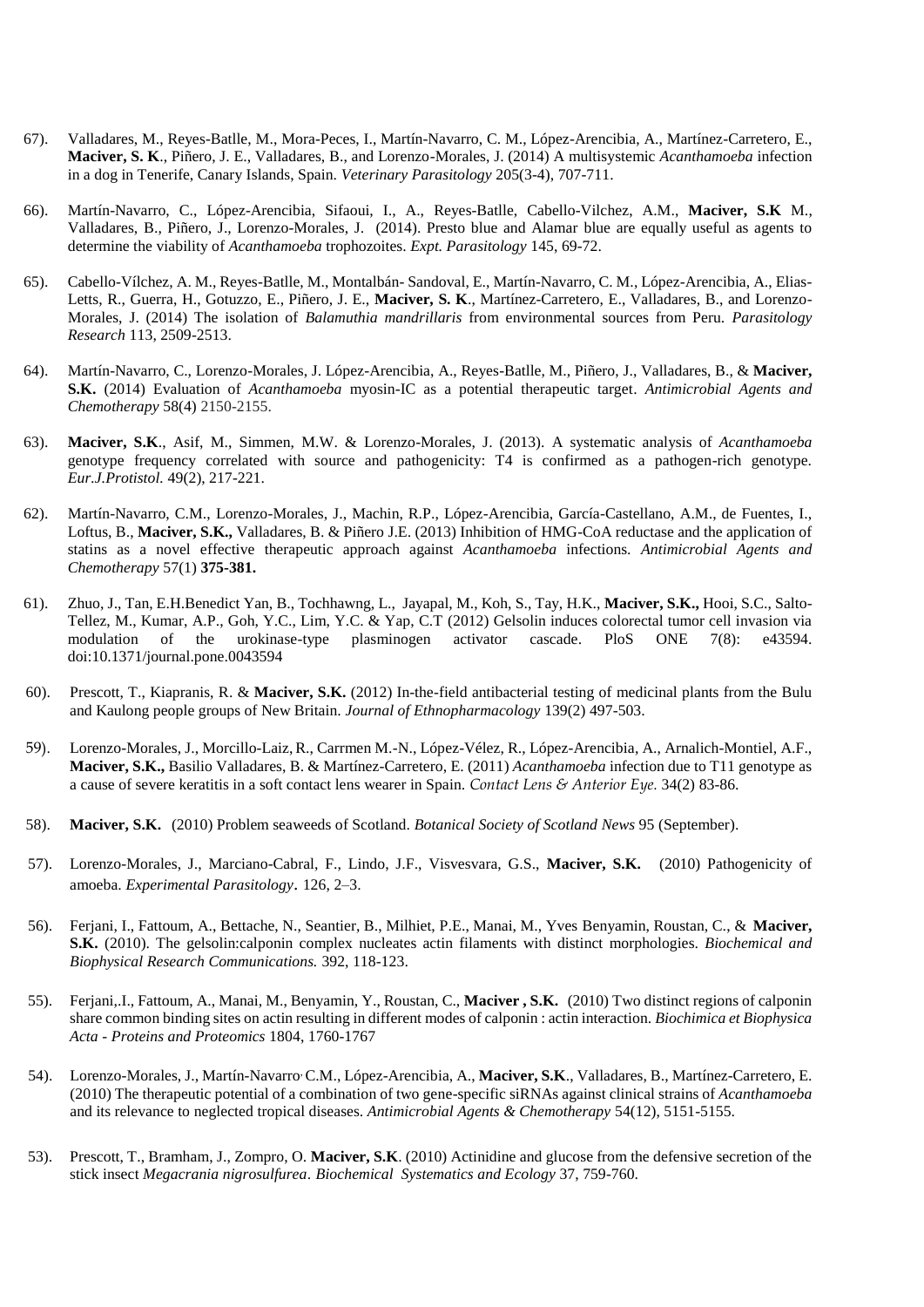- 52). Bonet, C., **Maciver, S.K.** Mozo-Villarias, A., (2010) The regulatory action of α-actinin on actin filaments is enhanced by cofilin. *Eur. Biophys. J.* 39, 1143-1153.
- 51). Niyyati M, Lorenzo-Morales J, Rezaeian M, Martin-Navarro CM, Haghi AM, **Maciver SK**, Valladares B. (2009) Isolation of *Balamuthia mandrillaris* [from urban dust, free of known infectious involvement.](http://www.ncbi.nlm.nih.gov/pubmed/19685076?itool=EntrezSystem2.PEntrez.Pubmed.Pubmed_ResultsPanel.Pubmed_RVDocSum&ordinalpos=1) *Parasitology Research*  106(1), 279-281.
- 50). Lorenzo-Morales, J., Coronado-Álvarez, N., Martínez-Carretero, E., **Maciver, S.K.**, Valladares, B. (2007). Detection of four adenovirus serotypes within water isolated strains of *Acanthamoeba* in the Canary islands, Spain. *Am.J.Trop.Med.Hyg.* 77(4), 753-796
- 49). Deeks, M.J., Rodrigues, C., Dimmock, S., Ketelaar, T., **Maciver, S.K.**, Malho, R., Hussey, P.J. (2007). *Arabidopsis CAP1,* a key regulator of actin organisation and development. *J.Cell*.*Sci.* 120, 2609-2618.
- 48). Ferjani, C.I., **Maciver, S.K.**, Fattoum, A., Rebière B., Benyamin, Y. and Roustan, C., (2007) Two distinct sites of interaction form the calponin : gelsolin complex and two calcium switches its activity. *Biochimica et Biophysica Acta - Proteins and Proteomics* 1774, 952-958.
- 47). Roustan, C., Ferjani, C.I., **Maciver, S.K.**, Fattoum, A., Rebière B. and Benyamin, Y. (2007) Calcium-induced conformational changes in the amino- terminal half of gelsolin. *FEBS letters* 581, 681-686.
- 46). Agrawal, P.B., Greenleaf, R.S., Tomczak, K.K., Lehtokari, V.-L., Wallgren-Pettersson, C., Wallefeld, W., Laing, N.G., Darras, B.T., **Maciver, S.K.**, Dormitzer, P.R. and Beggs, A.H. (2007) Nemaline myopathy with minicores caused by mutation of the *CFL2* gene encoding the skeletal muscle actin-binding protein, cofilin-2. *American Journal of Human Genetics.* 80 (1), 162-167.
- 45). **Maciver, S.K.** (2007) The threat from *Balamuthia mandrillaris*. *J. Med. Microbiol.* 56, 1-3.
- 44). Prescott, T.A.K., Sadler, I.H., Kiapranis, R., **Maciver, S.K**. (2007) Lunacridine from *Lunasia amara* is a DNA intercalating topoisomerase II inhibitor. *J. Ethnopharm* 109(2):289-94.
- 43). Ferjani, I., Fattoum, A., **Maciver, S.K**., Manai. M., Benyamin, Y., Roustan, C. (2006). Calponin binds G-actin and Factin with similar affinity. *FEBS letters* 580, 4801-4806.
- 42). Ferjani I, Fattoum A, **Maciver SK**, Bénistant C, Chahinian A, Manai M, Benyamin Y, Roustan C (2006) A direct interaction with calponin inhibits the actin nucleating activity of gelsolin. *Biochemical J*. 396 (3), 461-468.
- 41). Lorenzo-Morales J, **Maciver SK** (2006) Long-term, low maintenance storage of *Acanthamoeba* strains. *Parasitology Research* 99(6), 743-745.
- 40). Roustan C, Lagarrigue E, Ternent D, **Maciver SK**, Fattoum A, Benyamin Y (2006) Evidence for anti-parallel actin dimer formation by calcium activated gelsolin and its role in the nucleation of actin assembly. *Calcium Binding Proteins* 1(1): 45-50.
- 39). Mere J, Chahinian A, **Maciver S K**, Fattoum A, Bettache N, Benyamin Y, Roustan C (2005) Gelsolin binds to polyphosphoinositide-free lipid vesicles and simultaneously to actin microfilaments. *Biochem J* 386: 47-56
- 38). Yap CT, Simpson TI, Pratt T, Price DJ, **Maciver SK** (2005) The motility of glioblastoma tumour cells is modulated by intracellular cofilin expression in a concentration-dependent manner. *Cell Motil Cytoskeleton* 60: 153-165
- 37). Lagarrigue, E., Ternent, D., **Maciver, S.K.**, Fattoum, A., Benyamin, Y. & Roustan, C. (2003a). The activation of gelsolin by low pH. The calcium latch is sensitive to calcium but not pH. *Eur.J.Biochem.* 270, 4105-4112.
- 36). Lagarrigue, E., **Maciver, S.K.**, Fattoum, A., Benyamin, Y. & Roustan, C. (2003b) Co-operation of domain-binding and calcium-binding sites in the activation of gelsolin. *Eur.J.Biochem.* 270, 2236-2243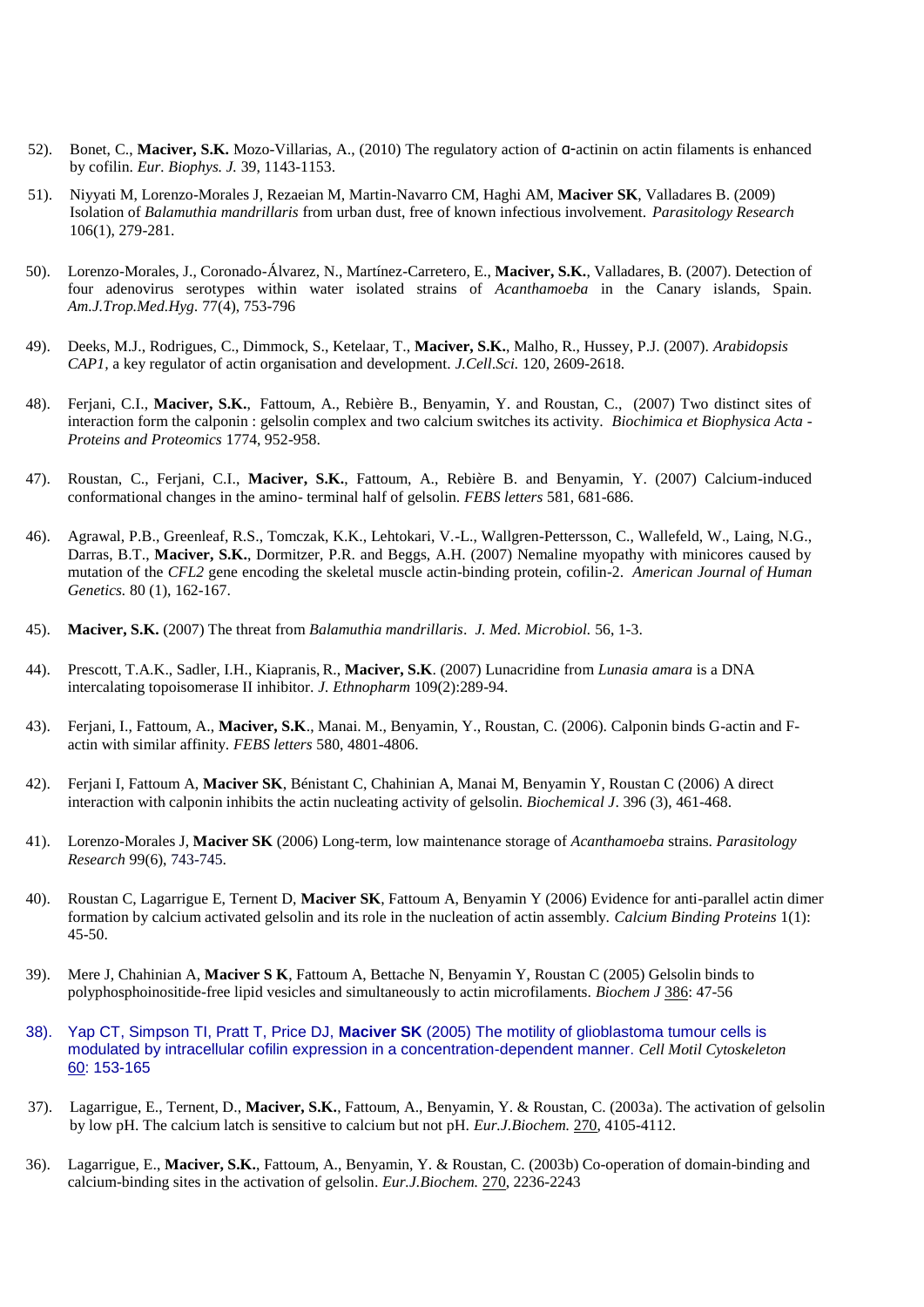- 35). Blondin, L., Sapountzi, V., Maciver, S.K., Lagarrigue, E., Benyamin, Y.A (2002). Structural Basis for the pH-Dependence of Cofilin : F-Actin Interactions. *Eur.J.Biochem.* 269*,* 4194-4201.
- 34). **Maciver, S.K.** & Hussey, P.J. (2002). The ADF/cofilin family: actin-remodeling proteins. *Genome Biology* 3(5)*,* 3007.1 3007.12.
- 33). Blondin, L., Sapountzi, V., **Maciver, S.K**., Renoult, C., Benyamin, Y. and Roustan, C. (2001). The second ADF/cofilin actin-binding site exists in F-actin, the cofilin-G-actin complex, but not in G-actin. *Eur.J.Biochem.* 268, 6426-6434.
- 32). Renoult, C., Blondin, L., Fattoum, A., Ternent, D., **Maciver, S.K.**, Raynaud, F., Benyamin, Y. and Roustan, C. (2001). Binding of gelsolin domain 2 to actin: An interface distinct from that of gelsolin domain 1 and from ADF/cofilin. *Eur.J.Biochem.* 268, 6165-6175.
- 31). Gungabissoon, R.A., Khan, S., Hussey, P.J. & Maciver, S.K.  $(2001)$ . The interaction of maize elongation factor1 $\alpha$  $(ZmEF-1\alpha)$  with F-actin and interplay with the maize actin severing protein, ZmADF3. *Cell Motility & Cytoskeleton*. 49(2) 104-111.
- 30). **Maciver, S.K.** (2001) "Polymerization dynamics of cytoskeletal filaments" Encyclopedia of Life Sciences. Nature Publicating Group
- 29). Smertenko, A.P., Allwood, E.G., Jiang, C.-J., **Maciver, S.K**., Weeds, A.G. and Hussey, P.J. (2001). "Interaction of pollen-specific actin-depolymerizing factor with actin". *Plant J.* 25(2), 213-229.
- 28). **Maciver, S.K.** (2001). Regulation of Titin, the cell's Bungee cord. In The ELSO Gazette: e-magazine of the European Life Scientist Organization [\(http://www.the-elso-gazette.org/\)](http://www.the-elso-gazette.org/) Issue 3 (January, 2001).
- 27). **Maciver, S.K.,** Ternent, D., and McLaughlin, P.J. (2000). Domain 2 of gelsolin binds directly to tropomyosin. *FEBS letters.* 473, 71-75.
- 26). Bonet, C., Ternent, D., **Maciver, S.K.** & Mozo-Villarias, A. (2000). Rapid formation and high diffusibility of actincofilin cofilaments at low pH. *Eur.J. Biochem.* 267, 3378-3384.
- 25). Renoult, C., Ternent, D., **Maciver, S.K.** , Fattoum, A., Astier, C., Benyamin, Y., and Roustan, C. (1999). The identification of a second cofilin binding site on actin suggests a novel, intercalated arrangement of F-actin binding *J. Biol. Chem.* 274 28893-28899.
- 24). **Maciver, S.K.** (1999) Polymerization dynamics. *Encyclopaedia of Life Sciences* Macmillan Reference Ltd, Stockton Press.
- 23). **Maciver, S.K.,** Pope, B.J., Whytock, S. and Weeds, A.G. (1998) The effect of two actin depolymerizing factors (ADF/cofilins) on actin filament turnover: pH sensitivity of F-actin binding by human ADF, but not of *Acanthamoeba* actophorin. *Eur.J.Biochem.* 256 388-397.
- 22). Gungabissoon, R.A., Jiang, C.-J. Drøbak, B.K., **Maciver, S.K.** and Hussey, P.J. (1998) Interaction of maize actindepolymerising factor with actin and phosphoinositides and its inhibition of plant phospholipase C. *The Plant Journal* 16 689-696.
- 21). **Maciver, S.K.** (1998) How ADF/cofilin depolymerizes actin filaments. *Curr.Opin.Cell Biol*. 19; 140-144.
- 20). Lopez, I., Anthony, R.G., **Maciver**, **S. K. ,** Jiang, C.-J., Khan,S., Weeds, A.G. and Hussey, P.J. (1996). Pollen specific expression of maize genes encoding actin depolymerizing factor-like proteins. *Proc.Nat.Acad.Sci USA* . 93 7415-7421.
- 19). **Maciver, S.K.**, and Weeds, A.G. (1996). Cell Motility. in " *Principles in Medical Biology*". Vol 4. JAI press 77-106.
- 18). **Maciver, S.K.** (1996) Myosin II function in non-muscle cells *BioEssays* 18, 179-182.